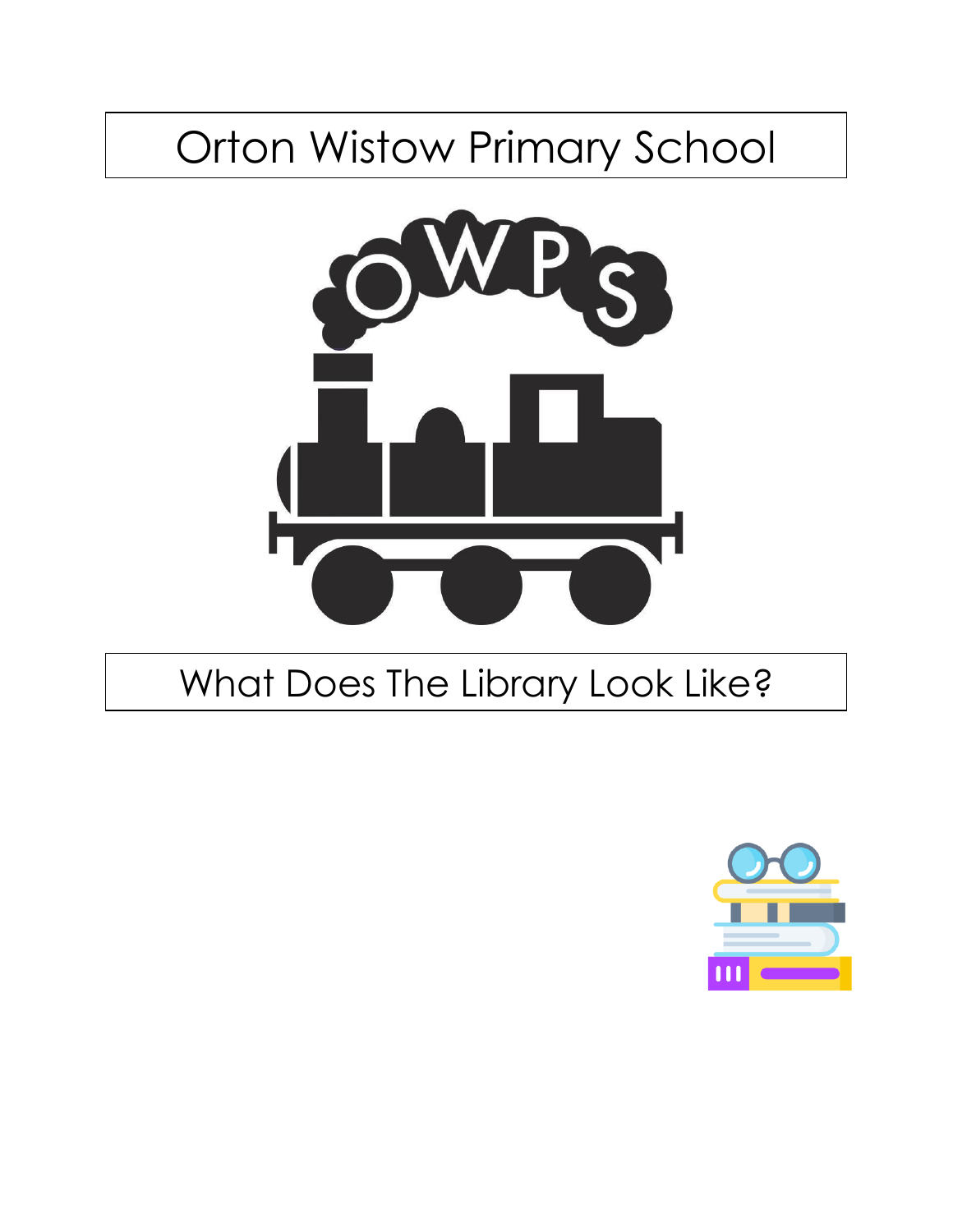At Orton Wistow Primary School we believe in developing a 'Love of Reading' and that teaching reading well is a moral obligation.

At Wistow we have known for many years that being a successful reader can eliminate the impact of a pupil's socio-economic background status and give them the tools that they need to access the curriculum as a whole: improving their life prospects as a result.

We aim to develop confident, fluent and enthusiastic readers by the time they leave primary school. Reading is delivered in daily phonics lessons for our younger children and in daily whole class reading sessions for all of our children. Alongside this, we are fully aware of the vital role that engaging in high quality texts plays in our pupils' reading journey.

As such we are fully committed to investment in this aspect of our reading curriculum. We employ a well qualified librarian, who both manages the content of the library and the children's access to library texts. A substantial budget is set each year to replenish and replace texts in the library, with new titles being carefully sourced and then shared with our children.

Each child has access to the library and time with our librarian in order to enable them to access texts which not only support their progress at their current level (usually colour band and Accelerated Reader), but equally as importantly - books which spark their enthusiasm and foster a 'Love of Reading'.

*'Research by the Institute of Education has also found that the benefits of reading continue as children get older, with the combined effect on children's progress at 16 of regularly reading books and newspapers and visiting the library "four times greater than the advantage children gained from having a parent with a degree". In short, reading can achieve something teachers and policymakers have been attempting for decades: to lessen or even eliminate the impact of early life disadvantage.'* The Reading Framework, June 2017, DfE

This document sets out how this is delivered to our pupils and works in conjunction with the 'What Does Reading Look Like?' and the 'What Does Phonics Look Like?' documents.

E Edwards, R Campling September 2021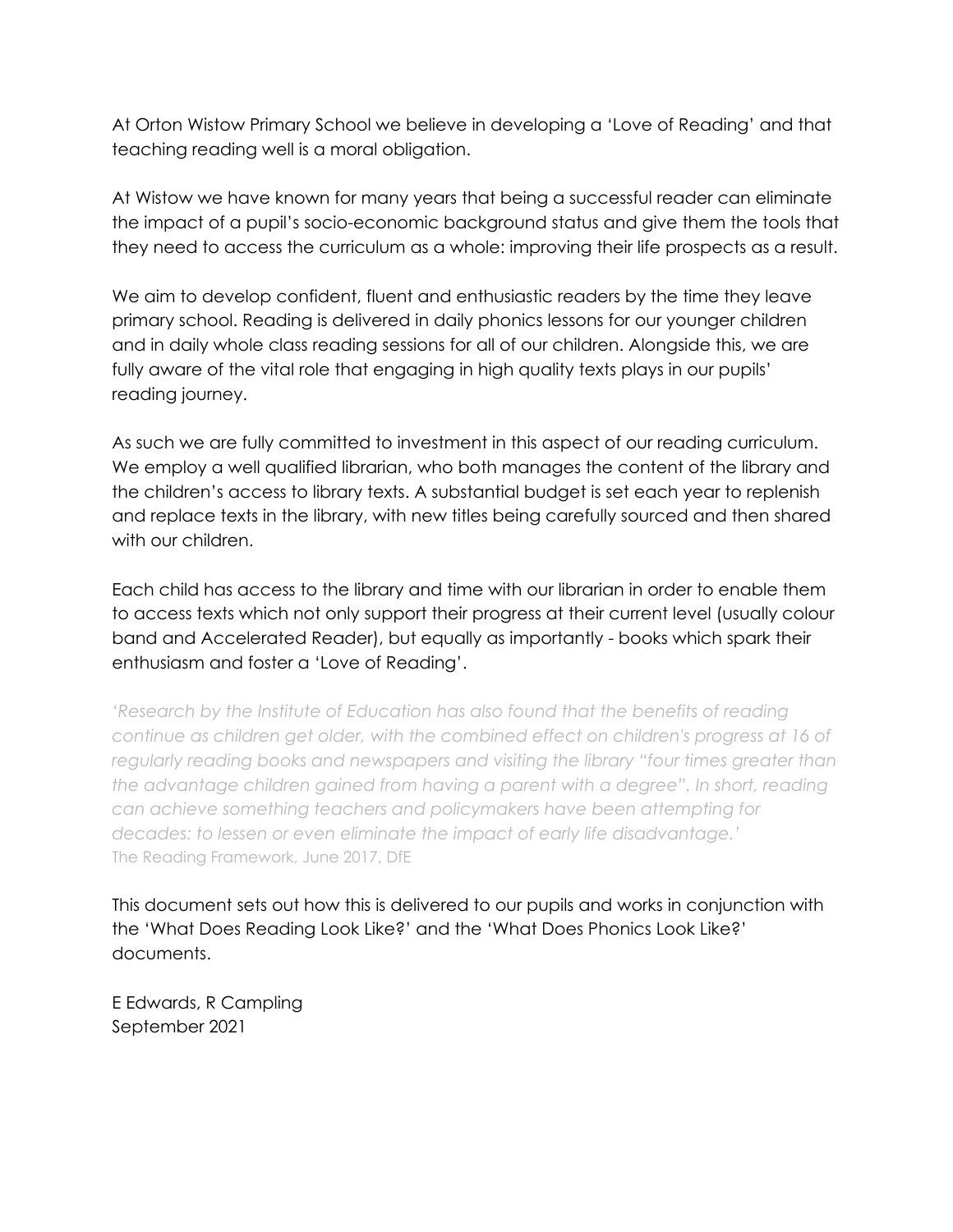| <b>What is</b><br><b>Available?</b>                                                                   |                                                                                                                                                                                                                                                                                                                                                                                                                                                                                                                                                                                                                                                                                                                                                                                                               |
|-------------------------------------------------------------------------------------------------------|---------------------------------------------------------------------------------------------------------------------------------------------------------------------------------------------------------------------------------------------------------------------------------------------------------------------------------------------------------------------------------------------------------------------------------------------------------------------------------------------------------------------------------------------------------------------------------------------------------------------------------------------------------------------------------------------------------------------------------------------------------------------------------------------------------------|
| Class visits<br>Fortnightly<br>Minimum 30 mins<br>whole class<br>input/experience<br>with flexibility | Class visits are a timetabled curriculum event. Each class has a<br>fortnightly slot in which to visit the library and choose from a menu of<br>different library or reading based activities such as:<br>-quiet reading<br>-being read to from the class text, a topic related text, or another text<br>-interactive story based activities such as soundscaping and<br>collaborative storytelling<br>-tasters of new books or potential new books<br>-library based team challenges such as finding books about x or<br>containing certain words<br>-encyclopedia exploration<br>During this time children are able to change books if necessary but it is<br>not to be the main focus.<br>There is flexibility for KM or intervention groups to have additional time<br>after the class visit if required. |
| <b>Book changing</b>                                                                                  | All books except colour bands must be signed out of the library either<br>by the librarian or on the sign-out sheet available.<br>Book changing can be done at the following times:<br>- independently at the end of the school day (between 3 & 3:15, max<br>5 children from each class at a time)<br>-during the morning with a TA or other adult<br>-during the class visit<br>-at lunchtime if in possession of a library pass                                                                                                                                                                                                                                                                                                                                                                            |
| Operational<br>Systems                                                                                | Each class has a spreadsheet with tabs for each term. Childrens' loans<br>are recorded here under the relevant week.<br>A paper sign out sheet is also available in the library and records are<br>transferred onto the spreadsheet by the librarian.<br>There is a searchable library catalogue.<br>These are accessible to all staff here:<br>https://drive.google.com/drive/folders/1YKmxCplG4-KGpLLP1NoBWD9<br>EBAgsXb4V?usp=sharing                                                                                                                                                                                                                                                                                                                                                                      |
| Variety of texts                                                                                      | The library houses approx 5000 texts, both fiction and non-fiction.<br>Fiction is diverse in age (ranging from classics such as Oliver Twist to<br>new releases) and in content.                                                                                                                                                                                                                                                                                                                                                                                                                                                                                                                                                                                                                              |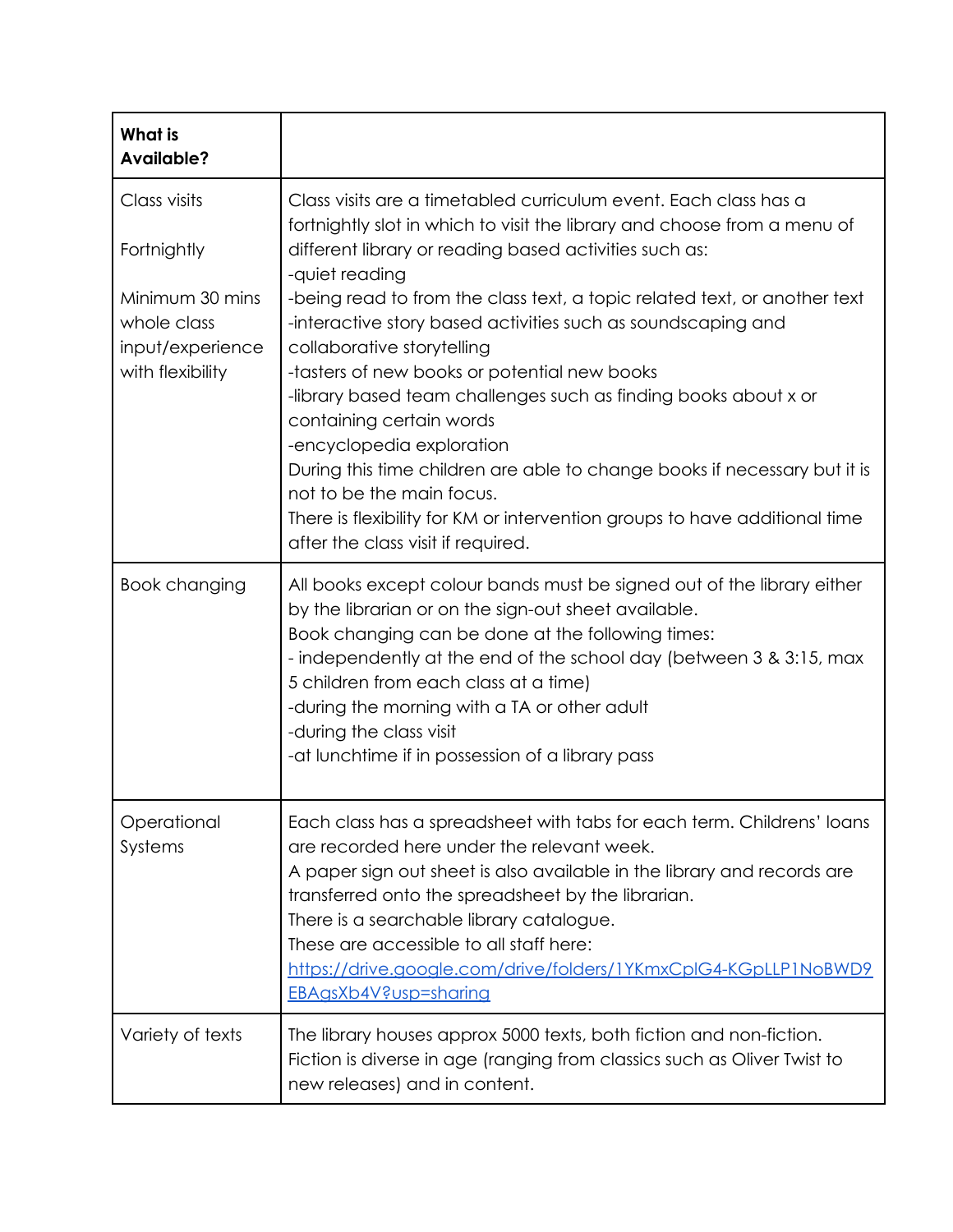|                       | We believe all our children should be able to see themselves<br>represented in books and pride ourselves on maintaining a diverse<br>collection, injecting new texts throughout the year. This is achieved<br>through following the childrens' book awards, publishing houses, blogs,<br>and by shopping almost exclusively through A New Chapter Bookshop,<br>which specialises in promoting BAME, neurodiverse, marginalised<br>voices in fiction.<br>We also have a dedicated area for Years 5 & 6 which is largely books<br>with more mature content.<br>The library also caters for a wide range of abilities, with dedicated<br>shelves for colour bands, HiLo Accelerated Reader, picture books,<br>dyslexia friendly books, poetry, graphic novels, and non-fiction.<br>Non-Fiction texts are separated into KS1 and general. General NF is<br>organised in a loose Dewey categorisation:<br>000 - general knowledge & computing |
|-----------------------|------------------------------------------------------------------------------------------------------------------------------------------------------------------------------------------------------------------------------------------------------------------------------------------------------------------------------------------------------------------------------------------------------------------------------------------------------------------------------------------------------------------------------------------------------------------------------------------------------------------------------------------------------------------------------------------------------------------------------------------------------------------------------------------------------------------------------------------------------------------------------------------------------------------------------------------|
|                       | 100 - thoughts & feelings<br>200 - religion & belief<br>300 - our society<br>400 - languages<br>500 - natural sciences                                                                                                                                                                                                                                                                                                                                                                                                                                                                                                                                                                                                                                                                                                                                                                                                                   |
|                       | 600 - applied sciences & technology<br>700 - art & play<br>900 - geography & history<br><b>BIOGS</b>                                                                                                                                                                                                                                                                                                                                                                                                                                                                                                                                                                                                                                                                                                                                                                                                                                     |
|                       | Each NF text is labeled with a number (e.g. 500) and the shelves are<br>clearly labeled with subsections (e.g. Animals, Sealife, Weather). There<br>is also a selection of reference texts such as encyclopedias which<br>children can access in the library or use in class.                                                                                                                                                                                                                                                                                                                                                                                                                                                                                                                                                                                                                                                            |
| Curriculum<br>Support | Teachers are able to access both fiction and NF texts to support the<br>topics being taught in class.<br>Topic boxes are kept topped up in the library for Years 1-4 containing<br>topic-related texts for children to use and borrow. For Years 5&6 these<br>are supplied termly in baskets.<br>Any additional requests can be directed to the librarian and books<br>can sometimes be supplied from the city libraries.                                                                                                                                                                                                                                                                                                                                                                                                                                                                                                                |